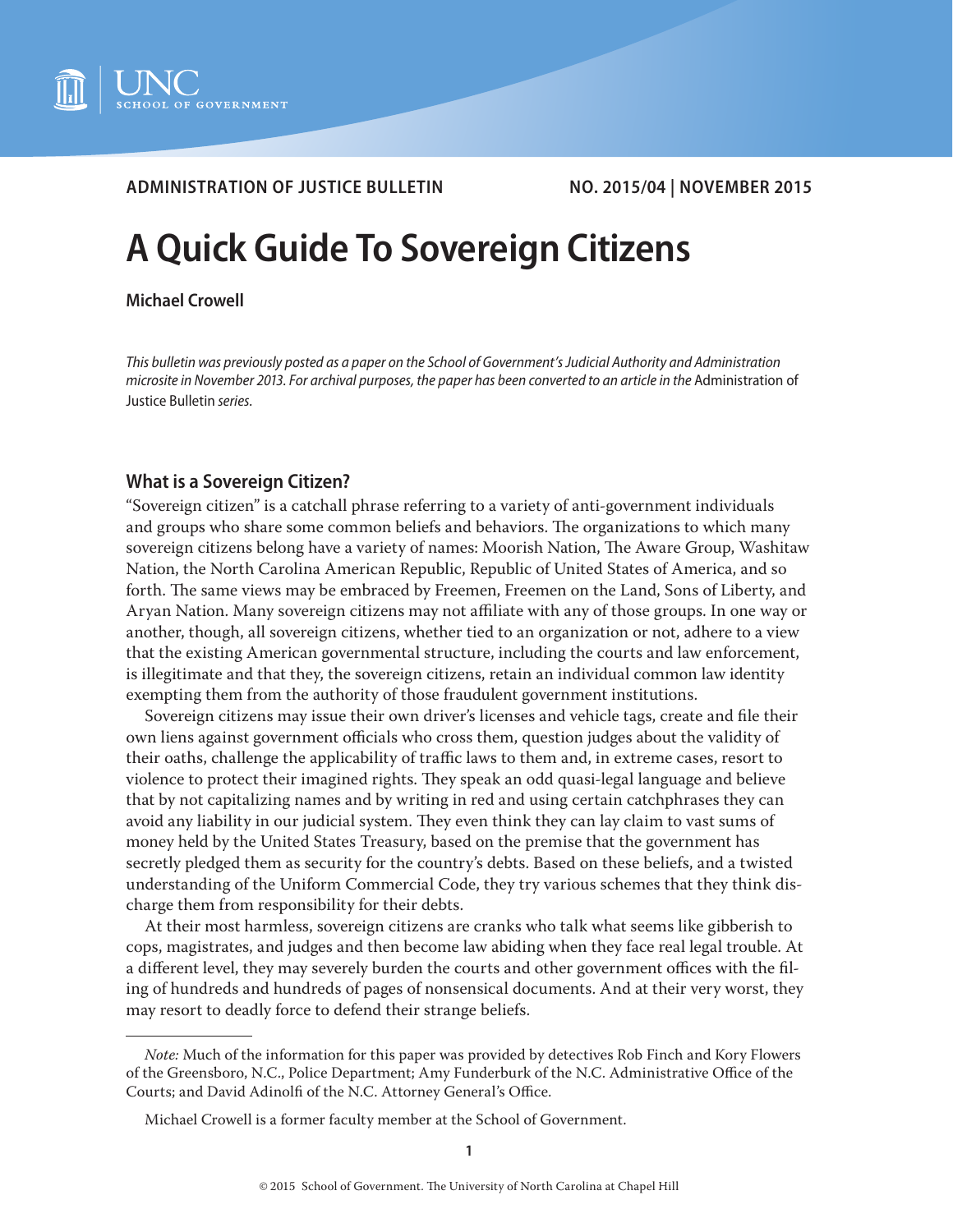#### **What They Believe**

Although the myriad sovereign citizen groups, and individuals not tied to a particular group, all have their own idiosyncrasies in their beliefs, they tend to share some common ideas. The first is that there are two classes of citizens within the United States. One class is sovereign or "de jure" citizens or "original citizens of the states." The second class, first created by the Fourteenth Amendment, is federal or U.S. citizens. Not surprisingly, sovereigns believe that they, sovereign citizens, enjoy all the rights of the constitution, but federal citizens do not. Federal citizens, the sovereigns believe, have bargained away their freedoms by accepting benefits from the United States government. Much of what sovereigns do is intended to rescind or denounce that federal citizenship and reclaim their common law sovereign citizen status with all its rights. That helps explain why they refuse to get drivers' licenses or register vehicles, reject Social Security, avoid using ZIP codes, and may not pay taxes, because those are all forms of contracting with the government and accepting the lesser class of federal citizenship.

Reconstruction history is important to many sovereign citizens. Their view is that the governments established in southern states after the Civil War were imposed against the will of and without the consent of the citizens and are not lawful. These sovereigns distinguish between the original state, of which they are citizens, and the false and illegitimate state that occupies the same territory. And, as already mentioned, they view the Fourteenth Amendment as the source of the new separate class of federal citizenship.

A second significant tenet for sovereign citizens, blending with the distinction between sovereign and federal citizens, is that when the federal government abandoned the gold standard in the 1930s it substituted its citizens as collateral for the country's debts by pledging each citizen's future earnings to foreign investors. As with all other aspects of sovereign ideology, the details can vary considerably, but generally the explanation for how this happens is that a secret United States Treasury account is set up for each citizen at birth, some large sum of money placed in it or pledged to it, ranging from hundreds of thousands of dollars—\$630,000 is a common number—to millions depending on which sovereign citizen group's version you hear. As a consequence, they say, two separate identities are created. The corporate shell account, the one pledged as security, is the "strawman" to which sovereign citizens refer and, in their view, is separate and distinct from their true flesh and blood identity.

In sovereign citizens' view, the government-controlled and enslaved strawman is evidenced by documents showing the person's name in all capital letters. Birth certificates, Social Security cards, driver's licenses, tax forms, and so forth, therefore, represent only the shell corporate identity, the strawman, because they are written in all caps.

A sovereign citizen avoids inadvertent subjection to this false government, and avoids being mistaken for a federal citizen, by signing documents in a certain manner—for example, by identifying oneself as "John Doe, Executive Trustee for the Private Contract Trust known as JOHN DOE"; by identifying oneself as executor for the strawman; using a copyright symbol with the name; saying "John Doe, Secured Party, Authorized Representative, Attorney-in-Fact in behalf of JOHN DOE ©"; interspersing colons or hyphens or other odd punctuation in the name; or using the prefix "Noble" or the suffix "Bey" or "El Bey" with one's name. And so on.

To further avoid inadvertent submission to the false government, the sovereign citizen may use red ink, add thumbprints to documents, put the zip code in brackets or say "near" as part of the address. There are innumerable varieties of this queer view of the law, but all are intended by the sovereign citizen to make sure you know you are no longer dealing with the enslaved strawman or a federal citizen with limited rights; you now have the real common law flesh and blood sovereign citizen in front of you.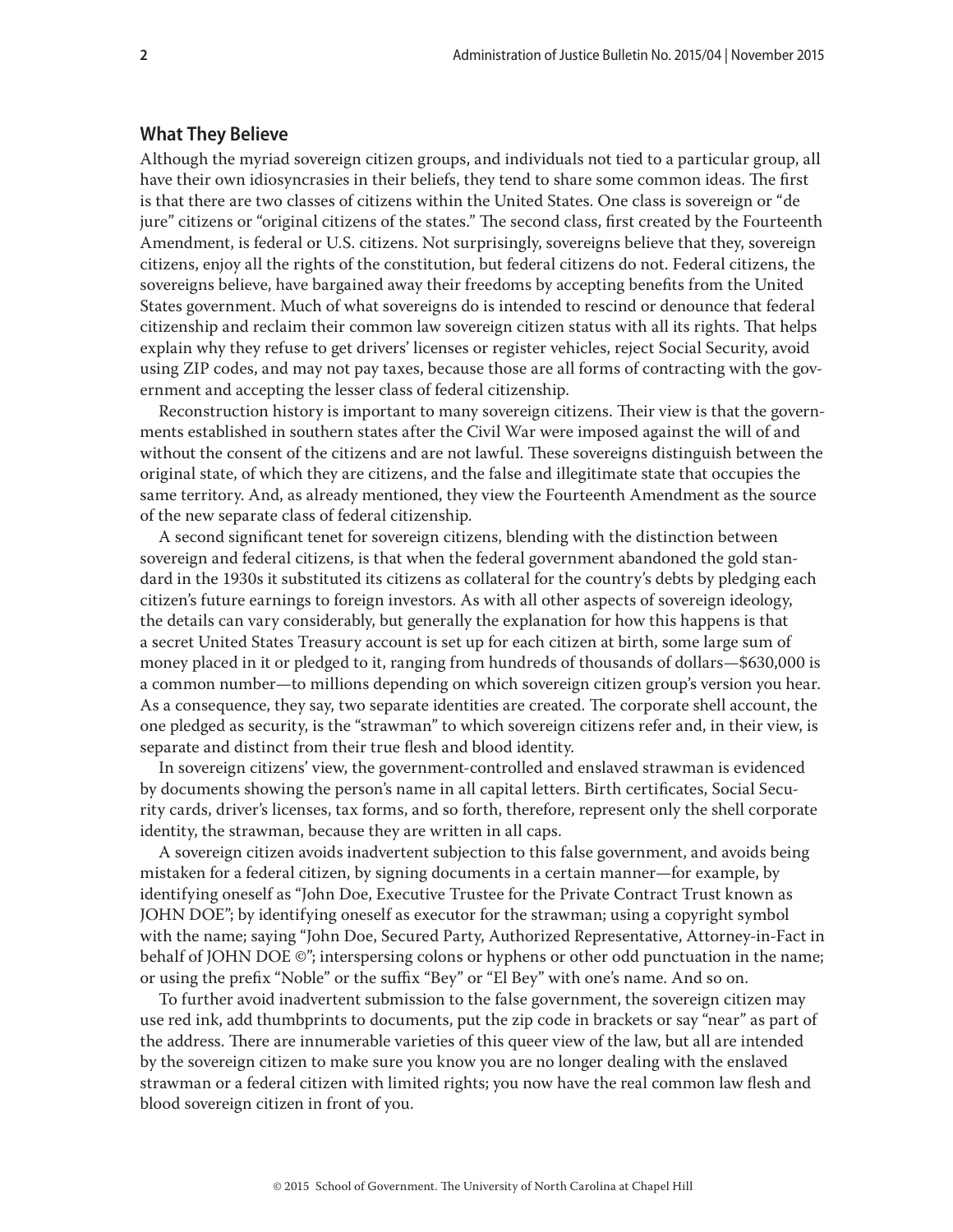Sovereign citizens' views about the strawman and the treasury account also help explain their fascination with the Uniform Commercial Code. They tend to believe that by filing a UCC financing statement they can establish their superior right to that Treasury account. Having established such a right they then can create bonds which they tender to creditors as payment of their debts. As they read the UCC, if the creditor wrongly refuses to accept this tender the sovereign debtor is discharged from any responsibility. There are various other UCC schemes as well that involve security agreements, hold-harmless agreements, birth certificate bonds, and various UCC forms.

Again, the beliefs and practices can vary considerably from group to group and person to person, but once you are familiar with the ideas above you are more likely to realize you are dealing with a sovereign citizen. A sovereign citizen named Fred Jones may say "I am agent of Fred Jones" to inform you that he is not the corporate entity strawman FRED JONES and thus is beyond the court's jurisdiction. Sovereign citizens may want to bring their own court reporters to court proceedings. There will be talk about common law, about Admiralty Law, and about oaths of office. A sovereign citizen may carry a copy of Black's Law Dictionary as a reference resource for their common law views. For those who identify themselves as Moorish Nation or something similar, there also is belief that a 1787 treaty (fictitious) between the United States and Morocco grants them immunity from U.S. law. Some may claim to occupy United Nations Indigenous People's Seat 215—there is no such thing—and create their own birth certificates and passports in addition to driver's license and vehicle registrations.

Sovereign citizens tend to believe in squatters' rights and have been known to move into houses that have been foreclosed and abandoned. They will fix up the place and have utilities turned on, then will file documents they believe confirm their new ownership of the property.

The point to remember is that, whatever circuitous and illogical route they take to get there there is no point in trying to find a consistency or a rational pattern in the beliefs—sovereign citizens reject the current federal, state, and local governments and consider themselves outside their authority. Ironically enough, at the same time they file paper after paper with the very courts whose legitimacy they deny, seeking to vindicate their common law rights.

## **North Carolina Appellate Cases**

There are few state appellate court decisions debunking sovereign citizens' arguments because sovereign citizens almost always represent themselves and either do not appeal the trial court decisions against them or are unable to perfect an appeal properly. Also, most of the arguments they make are so obviously frivolous that courts feel free to reject them without much explanation. There are, though, at least two North Carolina Court of Appeals opinions discussing and rejecting a sovereign citizen's arguments about the trial court's lack of jurisdiction. The opinions, both involving the same defendant, are *State v. Phillips I*, 149 N.C. App. 310 (2002), and *State v. Phillips II*, 152 N.C. App. 679 (2002). The first opinion includes the more detailed discussion of the defendant's assertions about jurisdiction. For the most part the second opinion refers back to the first opinion. Then in *Phillips v. Wood*, 341 F. Supp.2d 576 (M.D.N.C. 2004), the federal district court rejected the same defendant's attempts to sue the state judges and magistrate for their actions in connection with his state convictions.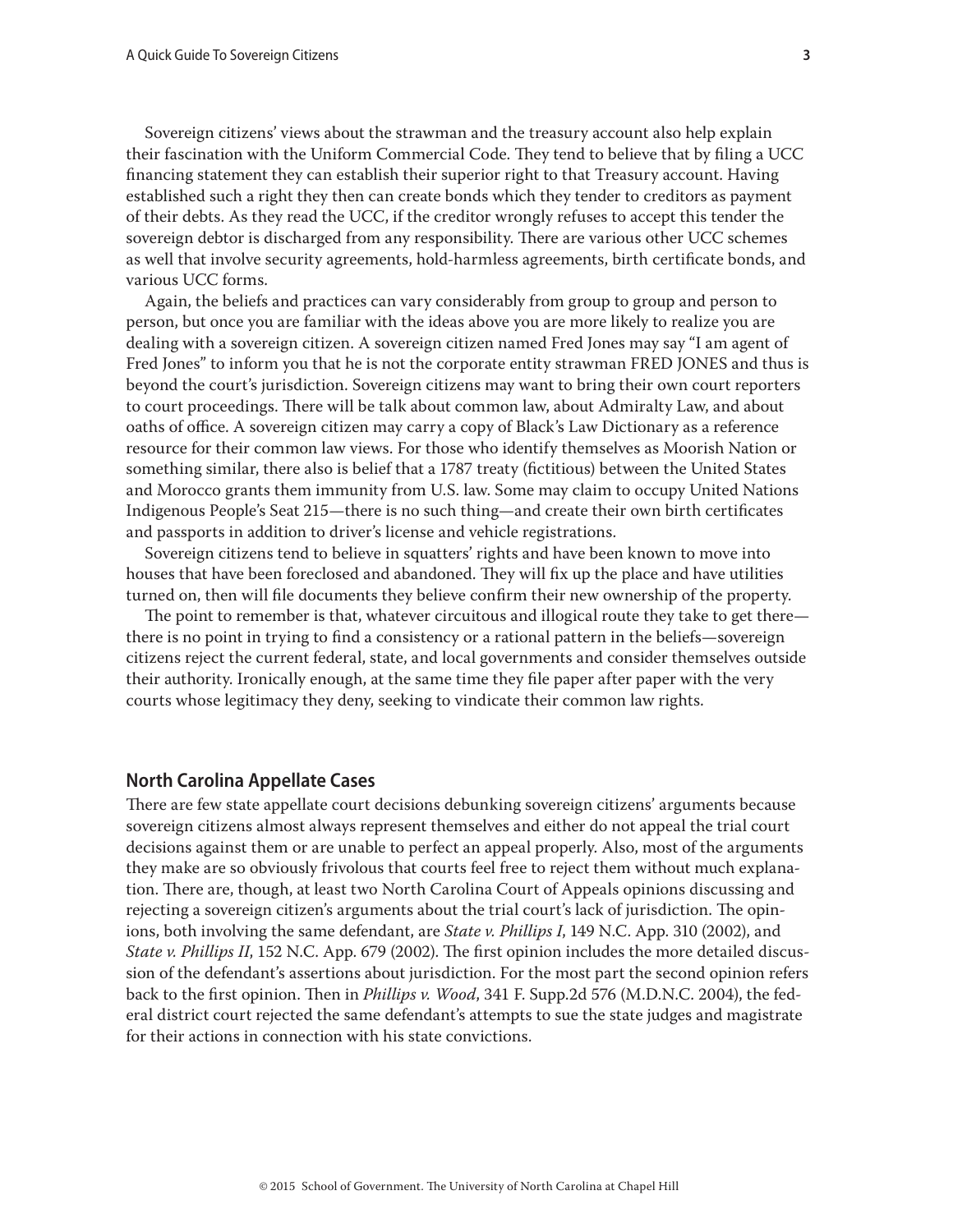#### **Names of Their Organizations**

Two of the most prevalent sovereign citizen groups in North Carolina are the Moorish Nation and the Washitaw Nation. Moorish Nation adherents may refer also to the Moorish Science Temple, Moorish Republic, United Nuwaubian Nation of Moors (NUNM), MU'UR Republic or other variations. Moorish sovereigns tend to be black and younger; many get started on this path in prison. The Washitaw Nation, a Moorish branch, is tied to a group in Poverty Point, Louisiana. White supremacist organizations such as the Aryan Nation may embrace sovereign citizen ideology as well. So too may Freemen and related groups.

Organizations such as the North-Carolina American Republic (in the Mooresville area), the Embassy of Heaven, Aware Group, and Carolina Liberty also sometimes are listed as sovereign citizens, but at least some of them say they are different. The North-Carolina American Republic, for example, distinguishes itself as believing it is the real sovereign state of North Carolina, rejecting the notion of separate sovereign rights for individuals. Their particular fantasy is that the state government put in place by the Reconstruction Acts is invalid and that they have reestablished the legitimate government of the state. Accordingly the North-Carolina American Republic has named its own governor, legislature, and so forth. It's a different route than the one followed by sovereign citizens but leads to the same self-serving conclusion that the established state institutions do not have jurisdiction over them.

Not all sovereign citizens affiliate with any particular organization. Individuals may access sovereign citizen theory and documents easily through the internet. And not surprisingly there are any number of vendors of driver's licenses, license tags, pleadings and other papers who are glad to sell their wares to anyone who sees in them a means to be free from traffic tickets, debts, taxes and other government obligations.

#### **Identification**

Sovereign citizens may drive vehicles—which they will call "conveyances"—with odd license tags and registration documents. The license tag might say "Republic of North Carolina" or something along those lines, or "Kingdom of Heaven," "Washitaw Nation," "Washitaw Trustee," or a variation on those or the other organizational names mentioned above. A common license tag and registration will say "MU'UR REPUBLIC" and have a United Nations symbol with the words "Indigenous National" or something similar. Also look for words like "Private Registrant." Sovereign citizens also tend to put gold stickers on documents and use multiple notary stamps.

Sovereign citizens typically carry their own unique driver's licenses. Just as with the vehicle tags, the driver's license may be issued in the name of the Washitaw Nation, North Carolina American Republic or whatever particular sect the person has chosen. Some groups issue what appears to be a passport from a foreign government, but on closer examination the issuer is the MU'UR Republic or ISIS-Abaannaki Aboriginal Nation or other make-believe government. One common factor in much sovereign citizen identification, particularly for blacks, is inclusion of "Bey" or "El Bey" in the person's name, such as "John-Doe El Bey."

In addition to this contrived identification the sovereign citizen may carry a legitimate state driver's license. When stopped by an officer or otherwise asked by an official for identification, the person may produce the fictitious driver's license first but then when backed into a corner will pull out a real license. Some sovereign citizens have gotten regular state driver's licenses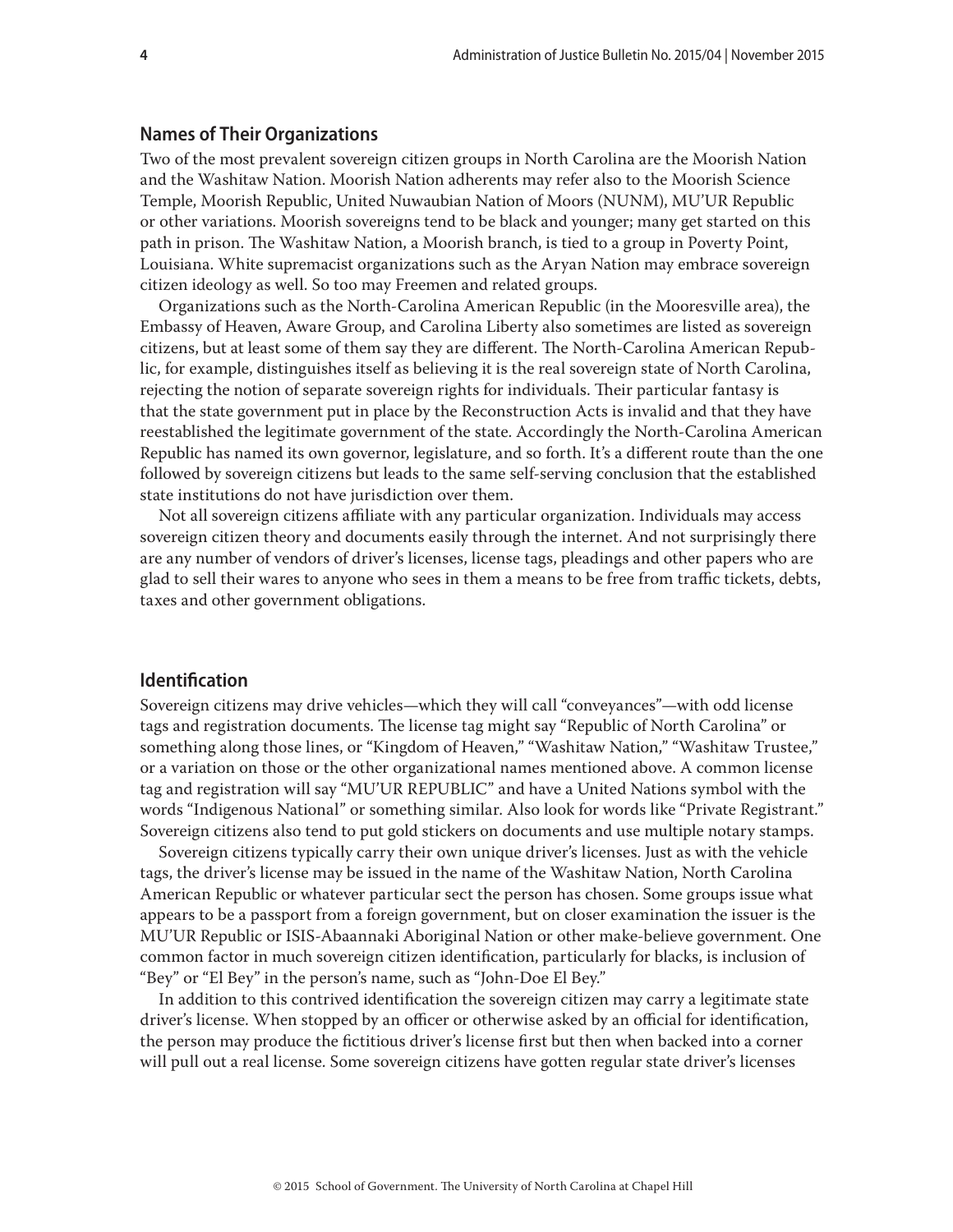issued to them with their El Bey name. They also may file a document with the register of deeds purporting to change their name to El Bey, believing that such a filing is all they need to do.

Some sovereign citizens will dress in what looks like a law enforcement uniform and will carry a badge identifying themselves as "county rangers."

# **Buzzwords**

Below are some unusual words or phrases or manner of punctuation or writing that are commonly used by sovereign citizens, reflecting their beliefs. Some of the words are legitimate legal terms in the proper context but are meaningless in the way they are used by sovereign citizens. For example, the Uniform Commercial Code (UCC) indeed exists and is important law for commercial transactions, but it has none of the purposes ascribed to it by sovereign citizens. It would take a long time to explain why sovereign citizens speak and write the way they do, or the meanings of these particular words; just be aware that the recurrence of these ways of communicating is one indicator that the person is a sovereign citizen.

Strawman Indigenous De facto government Non-resident alien Conveyance (rather than vehicle) Traveling in a private capacity References to UCC Use of red ink IRS Form 1099-OID Sui juris Travelling in a commercial capacity Travelling in a commercial capacity Aboriginal El Bey © after a person's name Brackets around a zip code "Employer ID Number" rather than SSN Domicile Reference to HIR-192 Charge Back Notice UN Indigenous People's Seat 215 Debtor is transmitting utility Use of "near" with zip code U.S. Minor, Outlying Islands Special Trust Deposit **In Admiralty** Dishonor in commerce Accepted for value Thumbprints on documents Executor Common law Final solution Man on the land Free man Referring to the government as a corporation Requesting an official's bond Affidavit of truth Fiduciary Judicial District of Tens **Letters** of Marque Title 4 flag Sovereign Living Soul UCC-1 Statement UCC-1-207 Silence is acquiescence State Citizen

Where is your oath of office?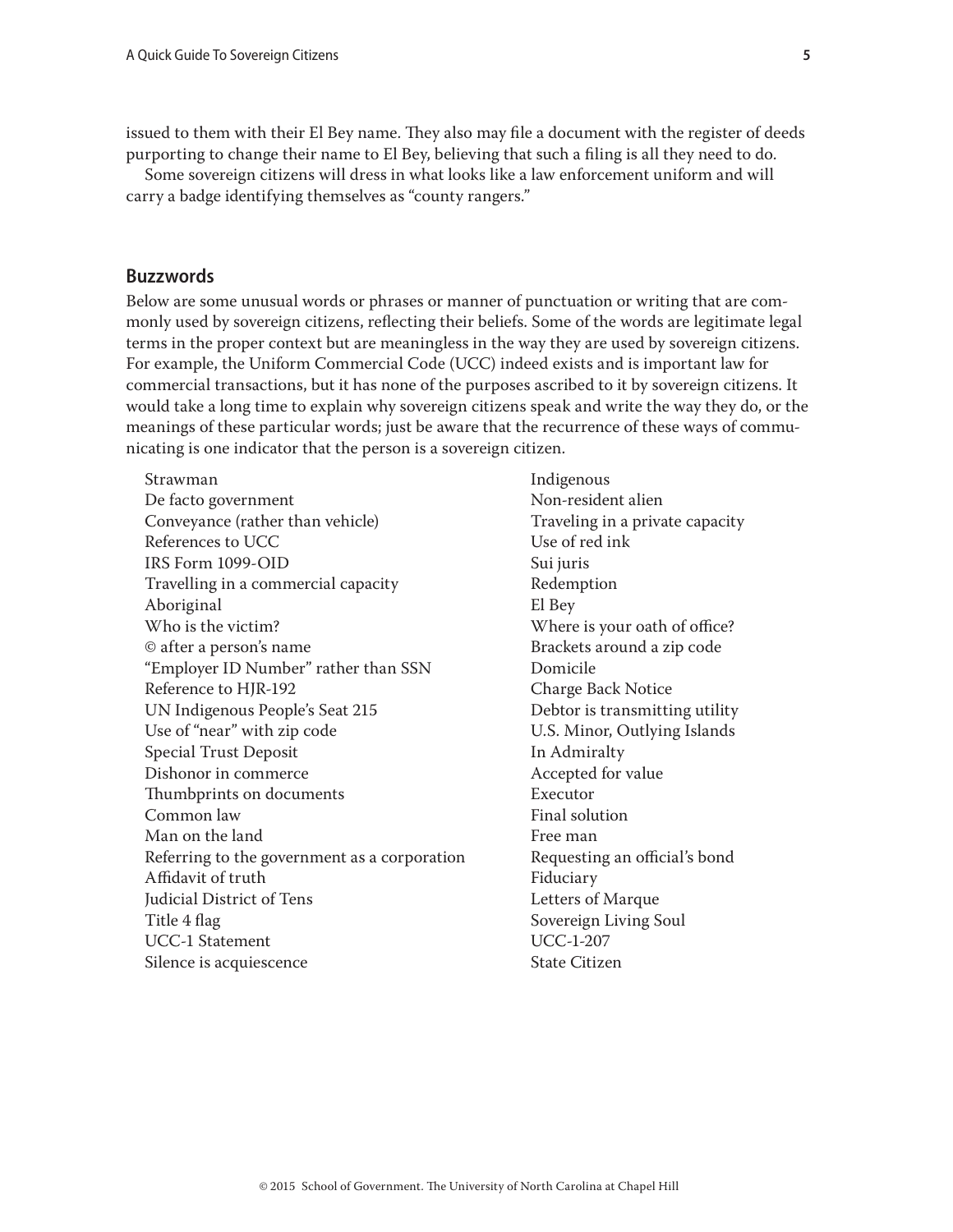# **Filings**

Ironically, given their views on the illegitimacy of the government, sovereign citizens are prolific at filing papers with those same government offices. Clerks of courts and registers of deeds are the most frequent victims. Most of the papers sovereign citizens file seek relief from criminal charges or demand money, and many are designed to harass or intimidate public officials. A sampling of the kinds of documents clerks of court and registers of deeds might expect from sovereign citizens include:

- A notice of copyright as to the person's name, often labeled "Common Law Copyright Notice"
- "Registered Warrant Claim for Trust Special Deposit"
- Filings responding to traffic tickets or other charges labeling those documents as "abandoned paperwork" and demanding that the court official respond with authentication of authority, a certified copy of the official's oath, a certified copy of the official's "Bar Bond," and so on
- A response to a traffic ticket or other charge labeled as an "Affidavit of Specific Negative Averment, Opportunity to Cure, and Counterclaim"
- "Negative averment" appears on various documents, with the idea that it puts the burden on the official to respond
- "Notice of International Commercial Claim Within The Admiralty ab initio Administrative Remedy"
- Notices of default and commercial liens and demands for payment
- "Express Specific Reservations of Rights"
- "Certification of Non-Response"
- An invoice for an outrageous sum of money, in the millions or billions of dollars
- "Non-Negotiable Declaration in the Form for Trust Affidavit in Commerce"
- "Notice of Default for Notice and Demand for Full Disclosure"
- "Affidavit of Citizenship and Domicile"
- "Legal Notice: Right to Travel"
- "Notice of Dishonor"
- "Notice of Silver Surety Bond"
- "Asseveration"
- "Non-Statutory Abatement: Notice of Default, Default Judgment, and Praecipe"

It is common for sovereign citizens to attempt to file their documents on legal-size paper.

Sovereign citizens also use a "Charge Back Notice" in response to bills. The message intended by the notice is that the bill will be paid by the United States Treasury from the sovereign citizen's strawman account. It is common for documents that sovereign citizens file and send to businesses, banks, and court officials to say, in effect, that the failure to deny or respond is deemed by the sovereign to be acceptance of their position.

Some of the most troublesome activities by sovereigns are their lawsuits and liens against public officials. Court can deal with frivolous lawsuits through Rule 11 sanctions, contempt, and gatekeeper orders. A false lien can be more difficult to address because the official often does not know until much later that it has been filed and because filing offices generally are not charged with determining the legitimacy of a document before accepting it. To help address that problem the legislature in 2012 enacted a new statute, GS 14-118.6, making it a Class I felony to knowingly present for filing a false lien or encumbrance against the property of a public officer